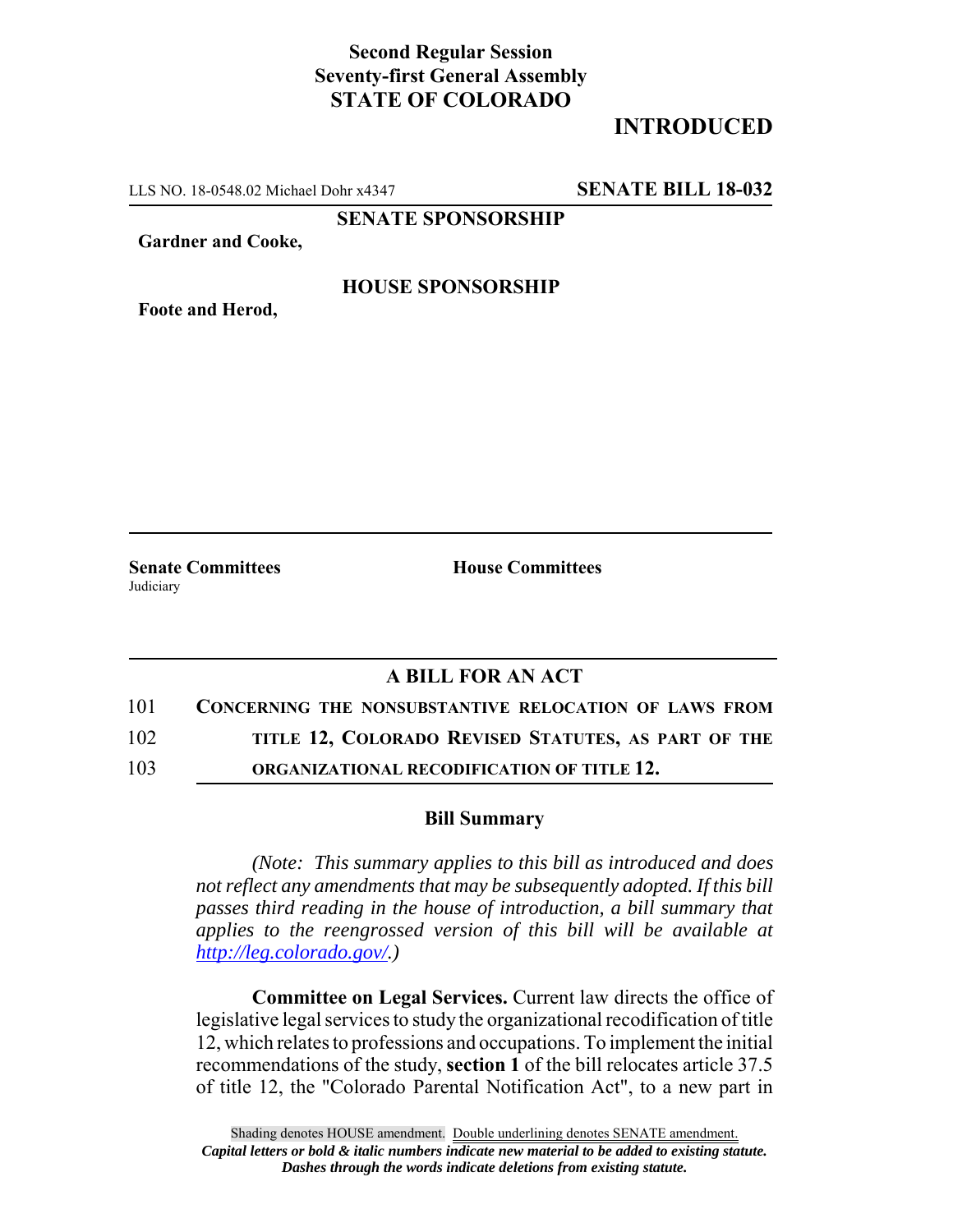article 22 of title 13. **Section 2** of the bill makes a conforming amendment, and **section 3** repeals the part where the law was previously codified.

**Section 4** of the bill relocates article 26 of title 12, firearms dealers, to a new part in article 12 of title 18. **Section 5** of the bill relocates article 26.1 of title 12, gun show background checks, to a new part in article 12 of title 18. **Sections 6 and 7** of the bill make conforming amendments, and **section 8** repeals the part and article where the laws were previously codified.

**Section 9** of the bill relocates part 3 of article 55 of title 12, the "Uniform Unsworn Declarations Act", to a new article in title 13. **Section 10** of the bill makes a conforming amendment, and **section 11** repeals the part where the law was previously codified.

| $\mathbf{1}$   | Be it enacted by the General Assembly of the State of Colorado:             |
|----------------|-----------------------------------------------------------------------------|
| $\overline{2}$ | <b>SECTION 1.</b> In Colorado Revised Statutes, add with amended            |
| 3              | and relocated provisions part 7 to article 22 of title 13 as follows:       |
| $\overline{4}$ | PART <sub>7</sub>                                                           |
| 5              | COLORADO PARENTAL NOTIFICATION ACT                                          |
| 6              | 13-22-701. [Formerly 12-37.5-101] Short title. This article shall           |
| $\overline{7}$ | be known and may be cited as THE SHORT TITLE OF THIS PART 7 IS the          |
| 8              | "Colorado Parental Notification Act".                                       |
| 9              | 13-22-702. [Formerly 12-37.5-102] Legislative declaration.                  |
| 10             | (1) The people of the state of Colorado, pursuant to the powers reserved    |
| 11             | to them in Article V of the Constitution of the state of Colorado, declare  |
| 12             | that family life and the preservation of the traditional family unit are of |
| 13             | vital importance to the continuation of an orderly society; that the rights |
| 14             | of parents to rear and nurture their children during their formative years  |
| 15             | and to be involved in all decisions of importance affecting such minor      |
| 16             | children should be protected and encouraged, especially as such parental    |
| 17             | involvement relates to the pregnancy of an unemancipated minor,             |
| 18             | recognizing that the decision by any such minor to submit to an abortion    |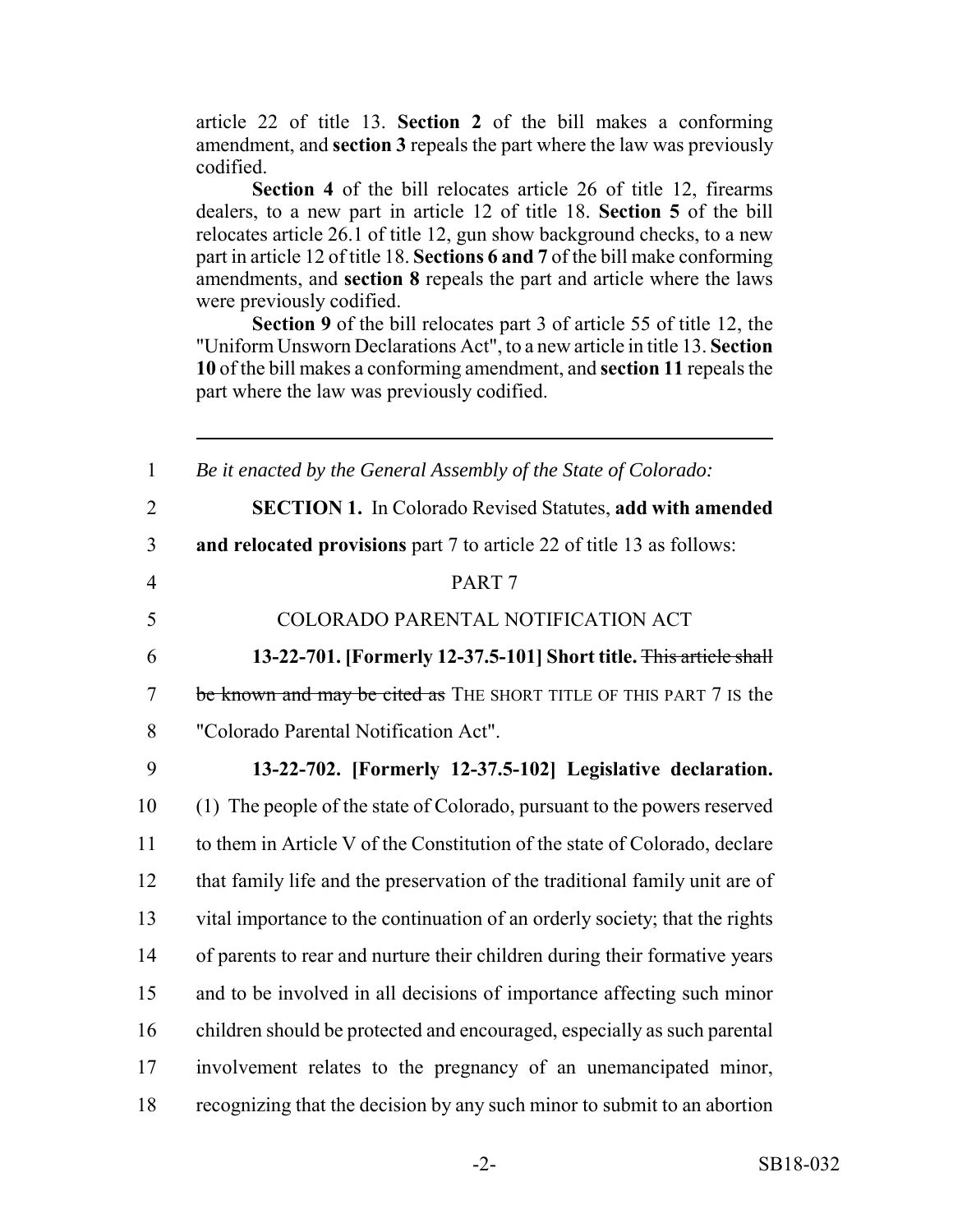may have adverse long-term consequences for her.

 (2) The people of the state of Colorado, being mindful of the limitations imposed upon them at the present time by the federal judiciary in the preservation of the parent-child relationship, hereby enact into law the following provisions.

 **13-22-703. [Formerly 12-37.5-103] Definitions.** As used in this article PART 7, unless the context otherwise requires:

(1) "Minor" means a person under eighteen years of age.

 (2) "Parent" means the natural or adoptive mother and father of the minor who is pregnant, if they are both living; one parent of the minor if only one is living, or if the other parent cannot be served with notice, as hereinafter provided; or the court-appointed guardian of such minor if 13 she has one or any foster parent to whom the care and custody of such minor shall have been assigned by any agency of the state or county making such placement.

 (3) "Abortion" for purposes of this article PART 7 means the use of any means to terminate the pregnancy of a minor with knowledge that the termination by those means will, with reasonable likelihood, cause the death of the minor's unborn offspring.

 (4) "Clergy member" means a priest; a rabbi; a duly ordained, commissioned, or licensed minister of a church; a member of a religious order; or a recognized leader of any religious body.

 (5) "Medical emergency" means a condition that, on the basis of the physician's good-faith clinical judgment, so complicates the medical condition of a pregnant minor as to necessitate a medical procedure necessary to prevent the pregnant minor's death or for which a delay will create a serious risk of substantial and irreversible impairment of a major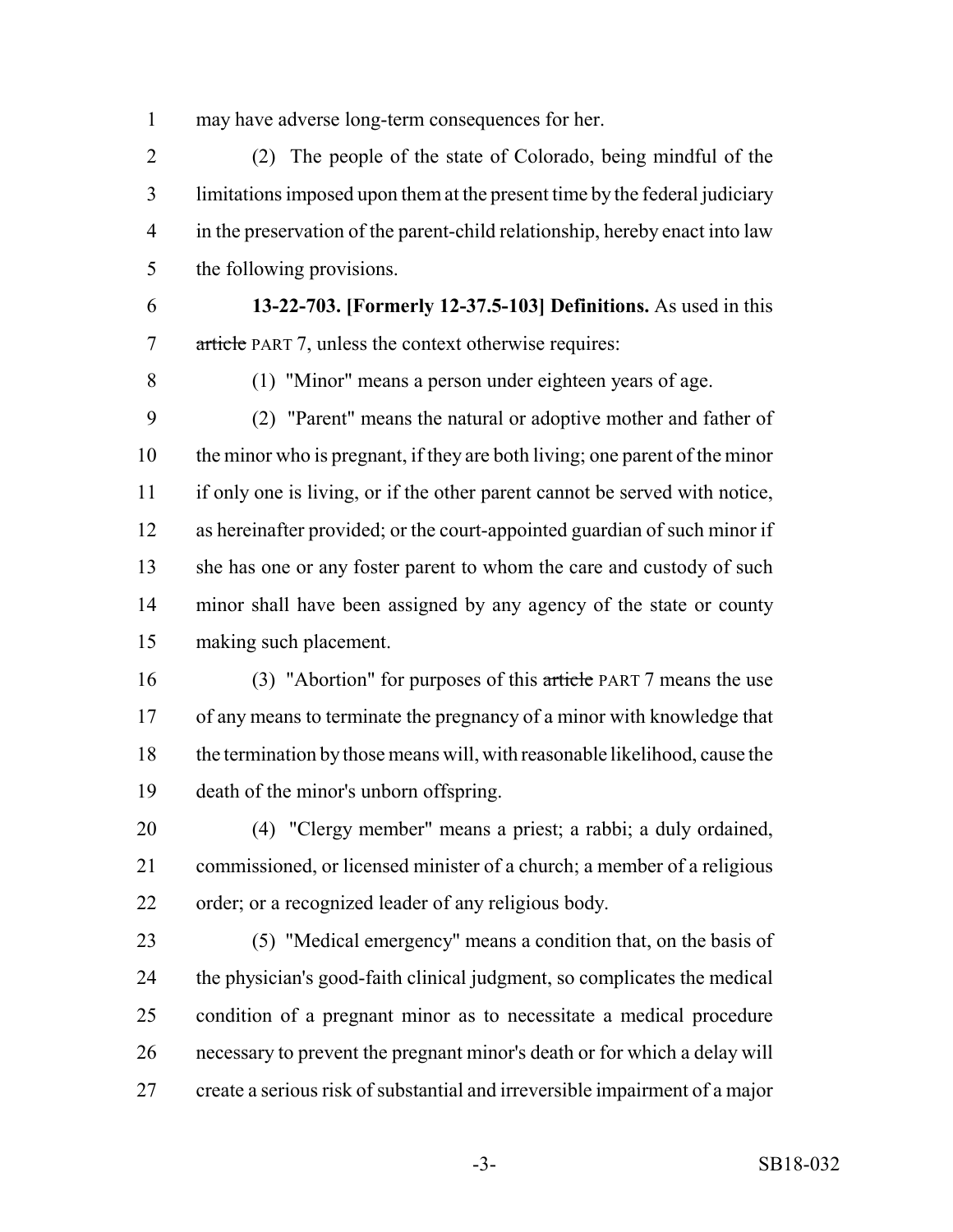bodily function.

 (6) "Relative of the minor" means a minor's grandparent, adult aunt, or adult uncle, if the minor is not residing with a parent and resides with the grandparent, adult aunt, or adult uncle.

 **13-22-704. [Formerly 12-37.5-104] Notification concerning abortion.** (1) No abortion shall be performed upon an unemancipated minor until at least 48 hours after written notice of the pending abortion has been delivered in the following manner:

 (a) The notice shall be addressed to the parent at the dwelling house or usual place of abode of the parent. Such notice shall be delivered to the parent by:

 (I) The attending physician or member of the physician's immediate staff who is over the age of eighteen; or

 (II) The sheriff of the county where the service of notice is made, or by his deputy; or

 (III) Any other person over the age of eighteen years who is not related to the minor; or

(IV) A clergy member who is over the age of eighteen.

 (b) Notice delivered by any person other than the attending physician shall be furnished to and delivered by such person in a sealed envelope marked "Personal and Confidential" and its content shall not in any manner be revealed to the person making such delivery.

 (c) Whenever the parent of the minor includes two persons to be 24 notified as provided in this article PART 7 and such persons reside at the 25 same dwelling house or place of abode, delivery to one such person shall constitute delivery to both, and the 48-hour period shall commence when delivery is made. Should such persons not reside together and delivery of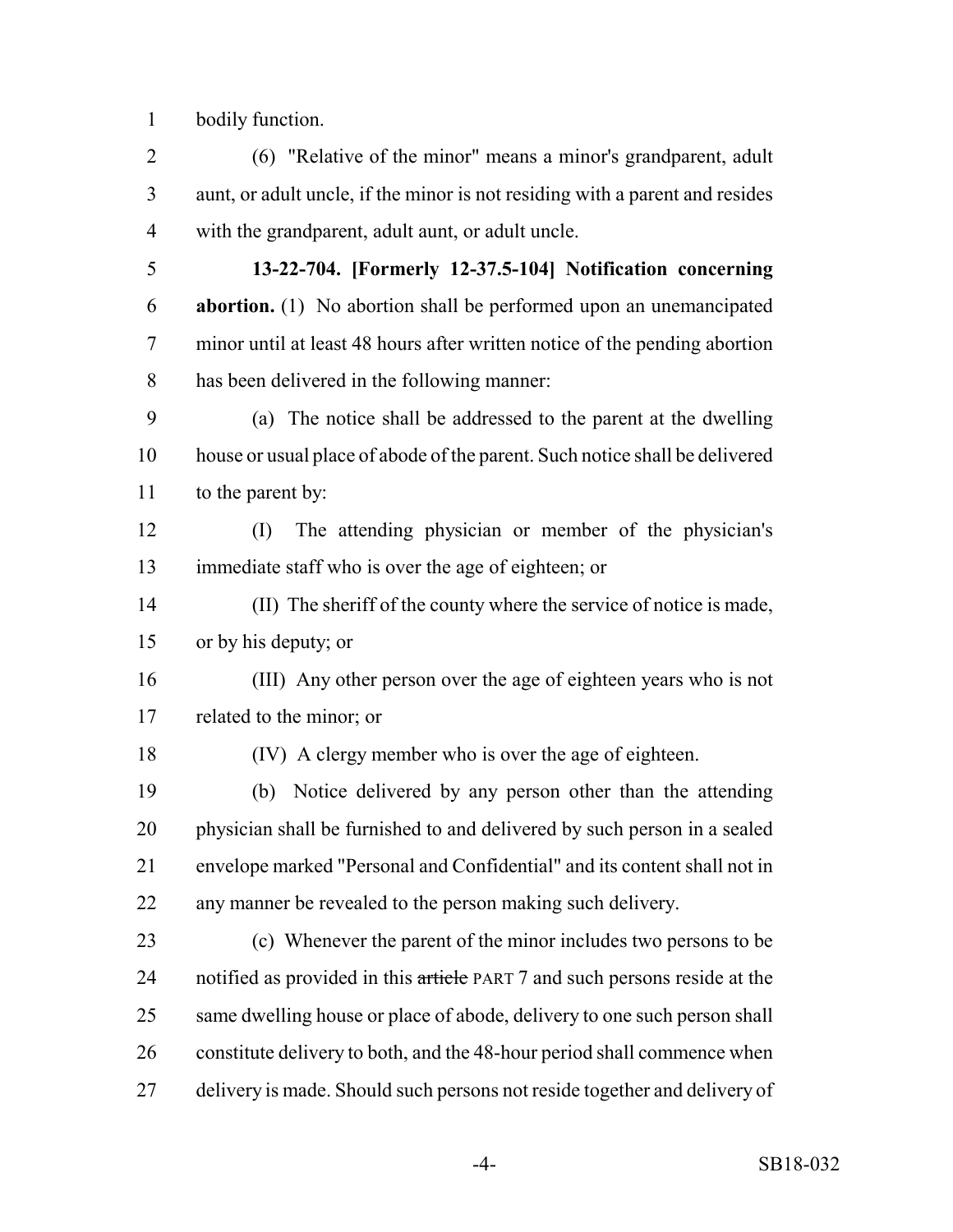notice can be made to each of them, notice shall be delivered to both parents, unless the minor shall request that only one parent be notified, which request shall be honored and shall be noted by the physician in the minor's medical record. Whenever the parties are separately served with notice, the 48-hour period shall commence upon delivery of the first notice.

 (d) The person delivering such notice, if other than the physician, shall provide to the physician a written return of service at the earliest practical time, as follows:

 (I) If served by the sheriff or his deputy, by his certificate with a statement as to date, place, and manner of service and the time such delivery was made.

 (II) If by any other person, by his affidavit thereof with the same statement.

(III) Return of service shall be maintained by the physician.

 (e) (I) In lieu of personal delivery of the notice, the same may be sent by postpaid certified mail, addressed to the parent at the usual place of abode of the parent, with return receipt requested and delivery restricted to the addressee. Delivery shall be conclusively presumed to 20 occur and the 48-hour time period as provided in this article PART 7 shall commence to run at 12:00 o'clock noon on the next day on which regular mail delivery takes place.

 (II) Whenever the parent of the minor includes two persons to be 24 notified as provided in this article PART 7 and such persons reside at the same dwelling house or place of abode, notice addressed to one parent and mailed as provided in the foregoing subparagraph shall be deemed to be delivery of notice to both such persons. Should such persons not reside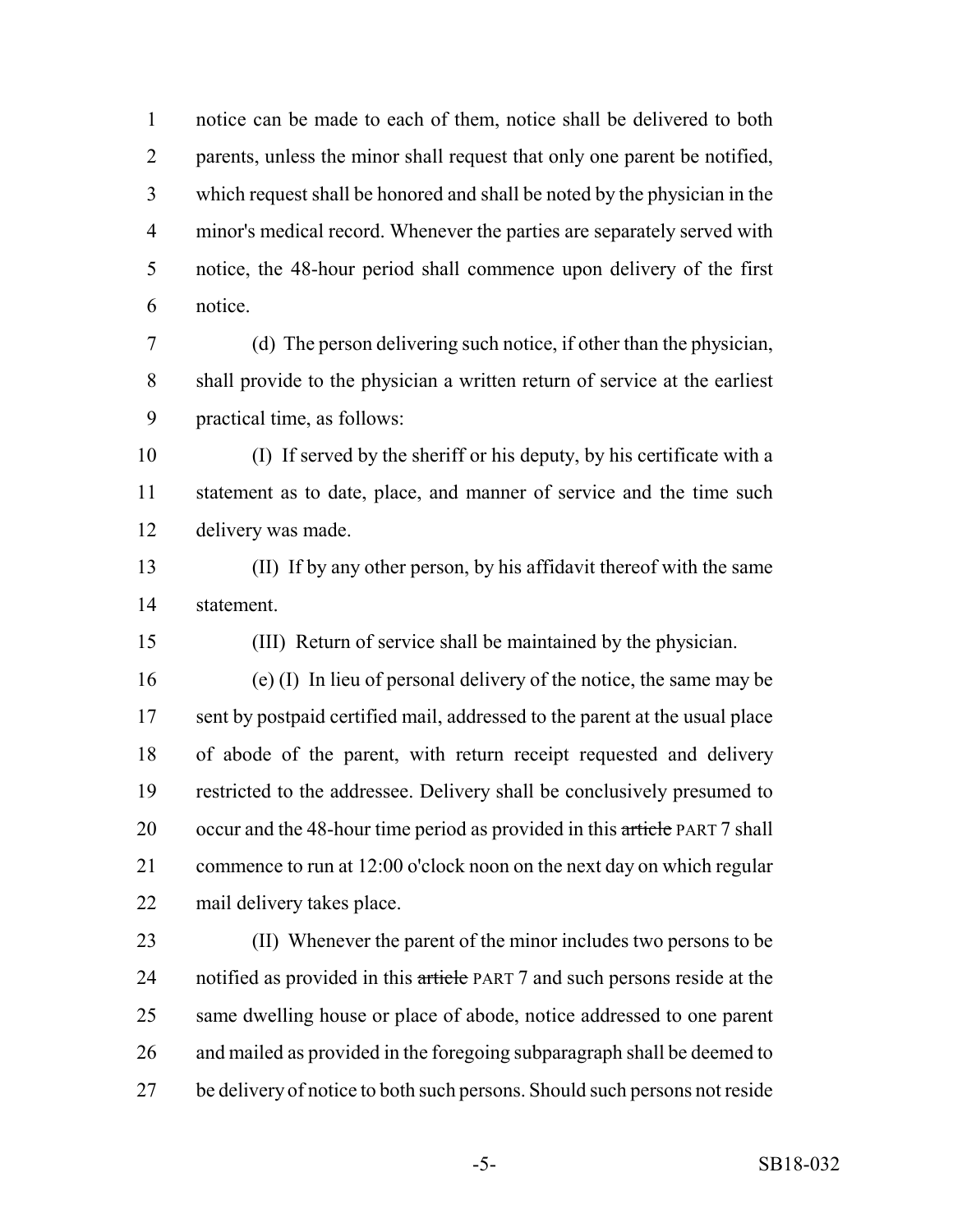together and notice can be mailed to each of them, such notice shall be separately mailed to both parents unless the minor shall request that only one parent shall be notified, which request shall be honored and shall be noted by the physician in the minor's medical record.

 (III) Proof of mailing and the delivery or attempted delivery shall be maintained by the physician.

 (2) (a) Notwithstanding the provisions of subsection (1) of this section, if the minor is residing with a relative of the minor and not a parent, the written notice of the pending abortion shall be provided to either the relative of the minor or a parent.

 (b) If a minor elects to provide notice to a person specified in 12 paragraph (a) of this subsection  $(2)$  SUBSECTION  $(2)(a)$  OF THIS SECTION, the notice shall be provided in accordance with the provisions of subsection (1) of this section.

 (3) At the time the physician, licensed health care professional, or staff of the physician or licensed health care professional informs the minor that notice must be provided to the minor's parents prior to performing an abortion, the physician, licensed health care professional, or the staff of the physician or licensed health care professional must inform the minor under what circumstances the minor has the right to have only one parent notified.

## **13-22-705. [Formerly 12-37.5-105] No notice required - when.**

23 (1) No notice shall be required pursuant to this  $\pi$  tie PART 7 if:

 (a) The person or persons who may receive notice pursuant to 25 section  $12-37.5-104(1)$  SECTION 13-22-704(1) certify in writing that they have been notified; or

27  $(a.5)$  (b) The person whom the minor elects to notify pursuant to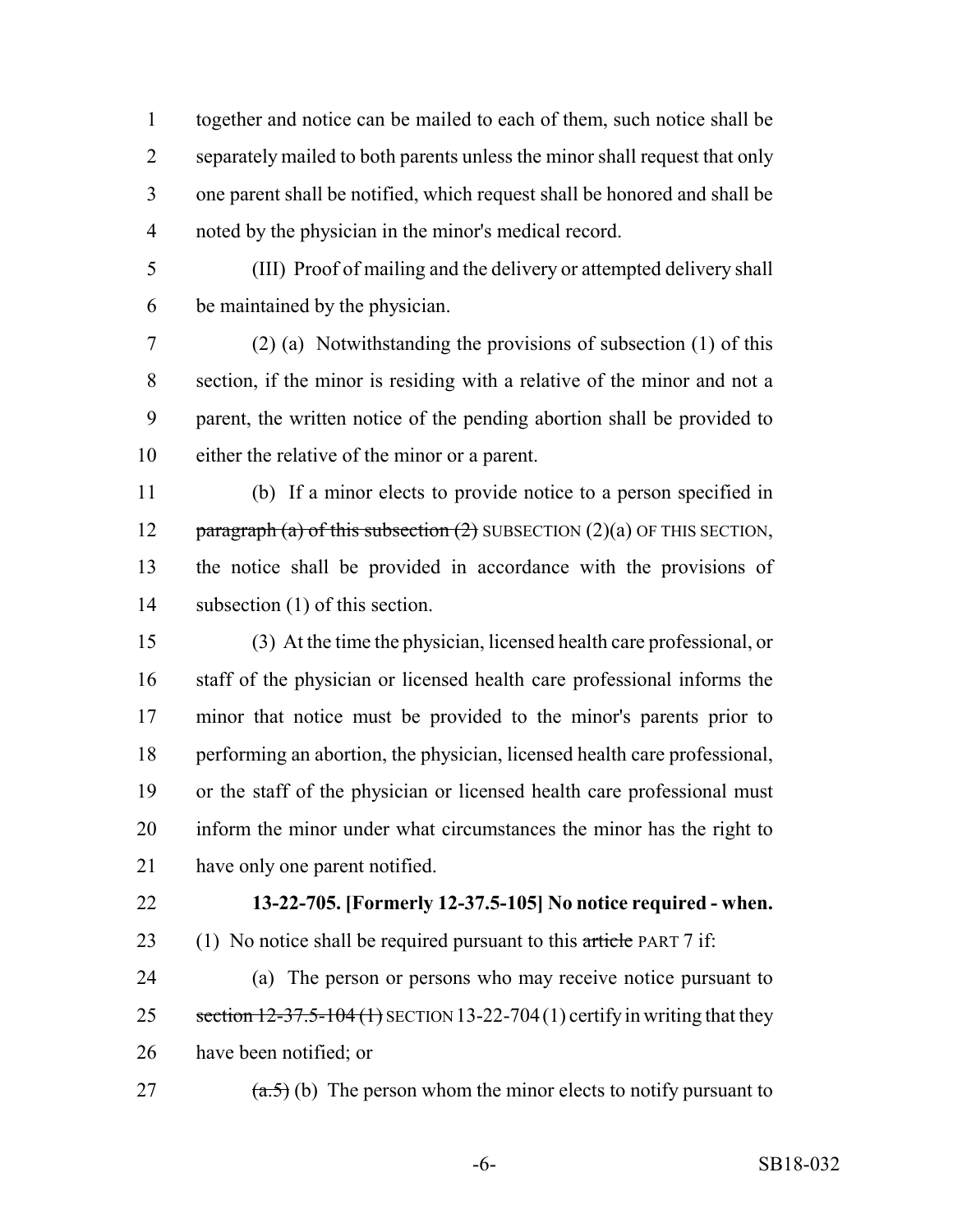1 section 12-37.5-104 (2) SECTION 13-22-704 (2) certifies in writing that he or she has been notified; or

 $\phi$  (c) The pregnant minor declares that she is a victim of child abuse or neglect by the acts or omissions of the person who would be entitled to notice, as such acts or omissions are defined in "The Child Protection Act of 1987", as set forth in title 19, article 3, of the Colorado 7 Revised Statutes ARTICLE 3 OF TITLE 19, and any amendments thereto, and the attending physician has reported such child abuse or neglect as required by the said act. When reporting such child abuse or neglect, the physician shall not reveal that he or she learned of the abuse or neglect as the result of the minor seeking an abortion.

 $\left(\text{e}\right)$  (d) The attending physician certifies in the pregnant minor's medical record that a medical emergency exists and there is insufficient time to provide notice pursuant to section 12-37.5-104 SECTION 13-22-704; or

16  $(d)$  (e) A valid court order is issued pursuant to section 17 12-37.5-107 SECTION 13-22-707.

 **13-22-706. [Formerly 12-37.5-106] Penalties - damages - defenses.** (1) Any person who performs or attempts to perform an 20 abortion in willful violation of this article: PART 7

21 (a) (Deleted by amendment, L. 2003, p. 2364, § 7, effective June 22  $3, 2003.$ 

(b) shall be liable for damages proximately caused thereby.

 (2) It shall be an affirmative defense to any civil proceedings if the person establishes that:

 (a) The person relied upon facts or information sufficient to convince a reasonable, careful and prudent person that the representations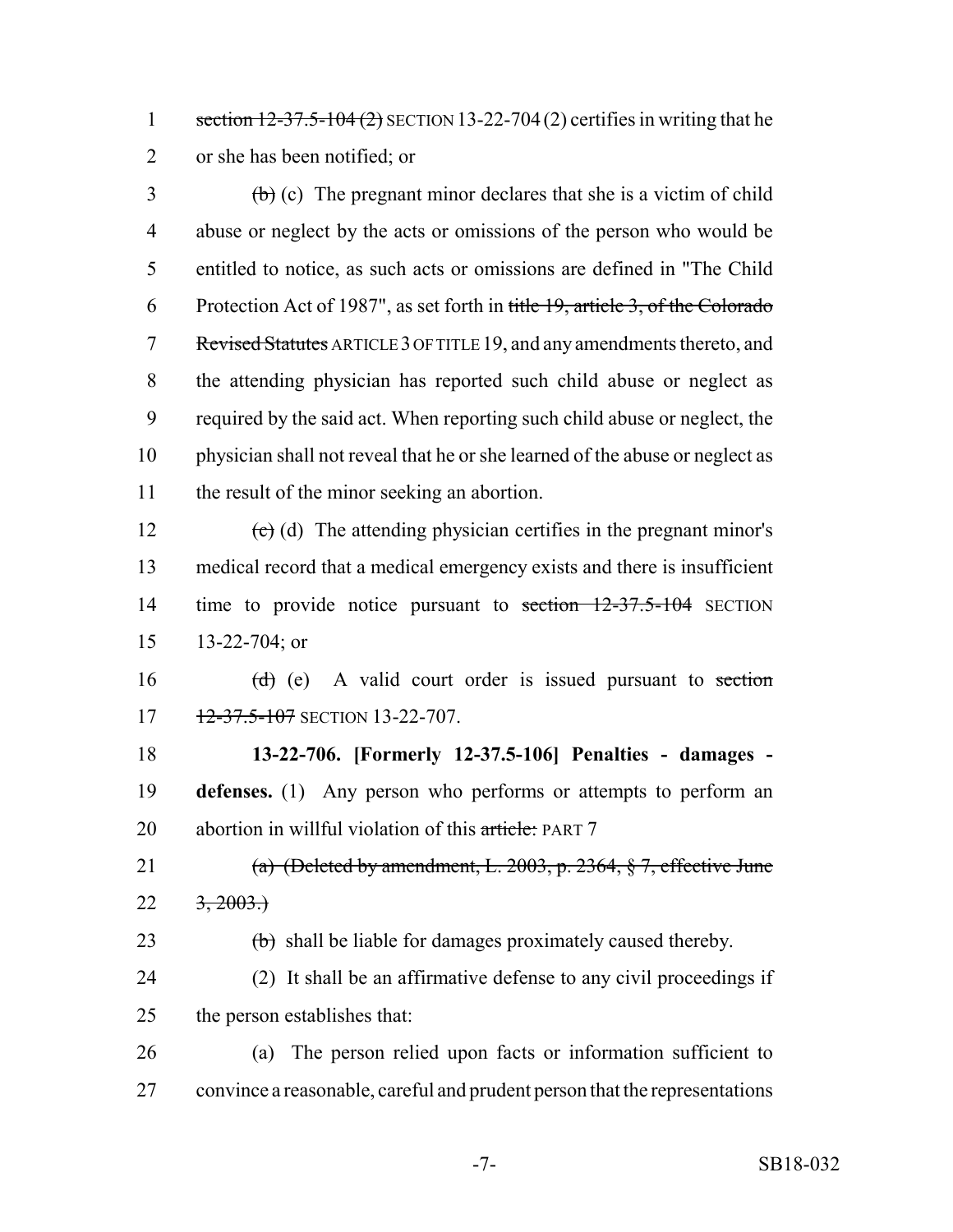of the pregnant minor regarding information necessary to comply with 2 this article PART 7 were bona fide and true; or

 (b) The abortion was performed to prevent the imminent death of the minor child and there was insufficient time to provide the required notice.

 (3) Any person who counsels, advises, encourages or conspires to induce or persuade any pregnant minor to furnish any physician with false information, whether oral or written, concerning the minor's age, marital status, or any other fact or circumstance to induce or attempt to induce the physician to perform an abortion upon such minor without providing 11 written notice as required by this article PART 7 commits a class 5 felony 12 and shall be punished as provided in section 18-1.3-401. C.R.S.

 **13-22-707. [Formerly 12-37.5-107] Judicial bypass.** (1) (Deleted by amendment, L. 2003, p. 2364, § 8, effective June 3,  $15 \t 2003.$ 

 $(2)$  (1) (a) If any pregnant minor elects not to allow the 17 notification required pursuant to section 12-37.5-104 SECTION 13-22-704, any judge of a court of competent jurisdiction shall, upon petition filed by or on behalf of such minor, enter an order dispensing with the notice 20 requirements of this article PART 7 if the judge determines that the giving of such notice will not be in the best interest of the minor, or if the court finds, by clear and convincing evidence, that the minor is sufficiently mature to decide whether to have an abortion. Any such order shall include specific factual findings and legal conclusions in support thereof and a certified copy of such order shall be provided to the attending 26 physician of said minor and the provisions of section  $12-37.5-104$  (1) 27 SECTION 13-22-704 (1) and section 12-37.5-106 SECTION 13-22-706 shall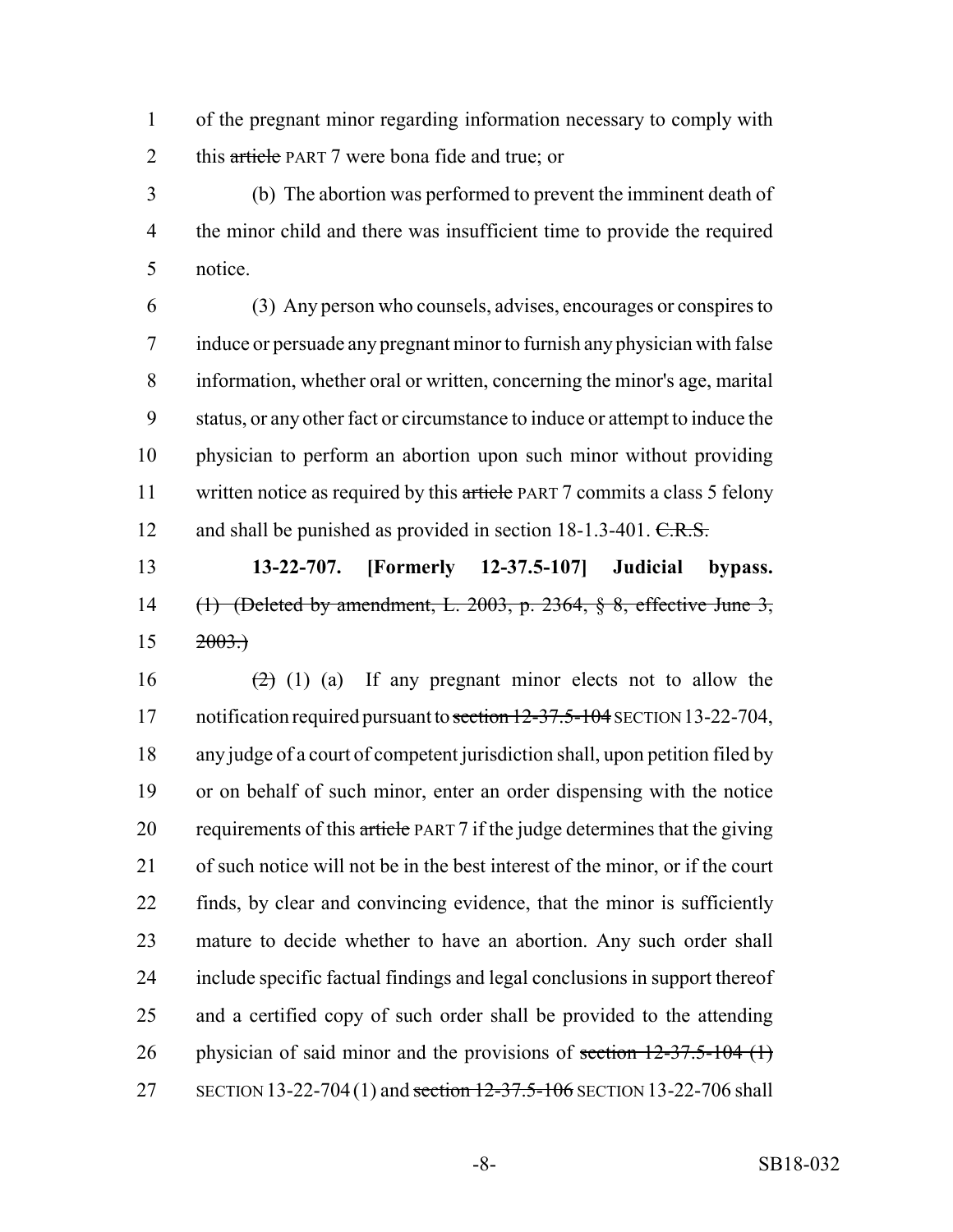not apply to the physician with respect to such minor.

 (b) The court, in its discretion, may appoint a guardian ad litem for the minor and also an attorney if said minor is not represented by counsel.

 (c) Court proceedings under this subsection (2) SUBSECTION (1) shall be confidential and shall be given precedence over other pending matters so that the court may reach a decision promptly without delay in order to serve the best interests of the minor. Court proceedings under this 9 subsection  $(2)$  SUBSECTION  $(1)$  shall be heard and decided as soon as practicable but in no event later than four days after the petition is filed.

 (d) Notwithstanding any other provision of law, an expedited confidential appeal to the court of appeals shall be available to a minor for whom the court denies an order dispensing with the notice 14 requirements of this article PART 7. Any such appeal shall be heard and decided no later than five days after the appeal is filed. An order 16 dispensing with the notice requirements of this article PART 7 shall not be subject to appeal.

 (e) Notwithstanding any provision of law to the contrary, the minor is not required to pay a filing fee related to an action or appeal filed 20 pursuant to this subsection  $(2)$  SUBSECTION  $(1)$ .

 (f) If either the district court or the court of appeals fails to act 22 within the time periods required by this subsection  $(2)$  SUBSECTION  $(1)$ , the court in which the proceeding is pending shall immediately issue an 24 order dispensing with the notice requirements of this article PART 7.

 (g) The Colorado supreme court shall issue rules governing the judicial bypass procedure, including rules that ensure that the confidentiality of minors filing bypass petitions will be protected. The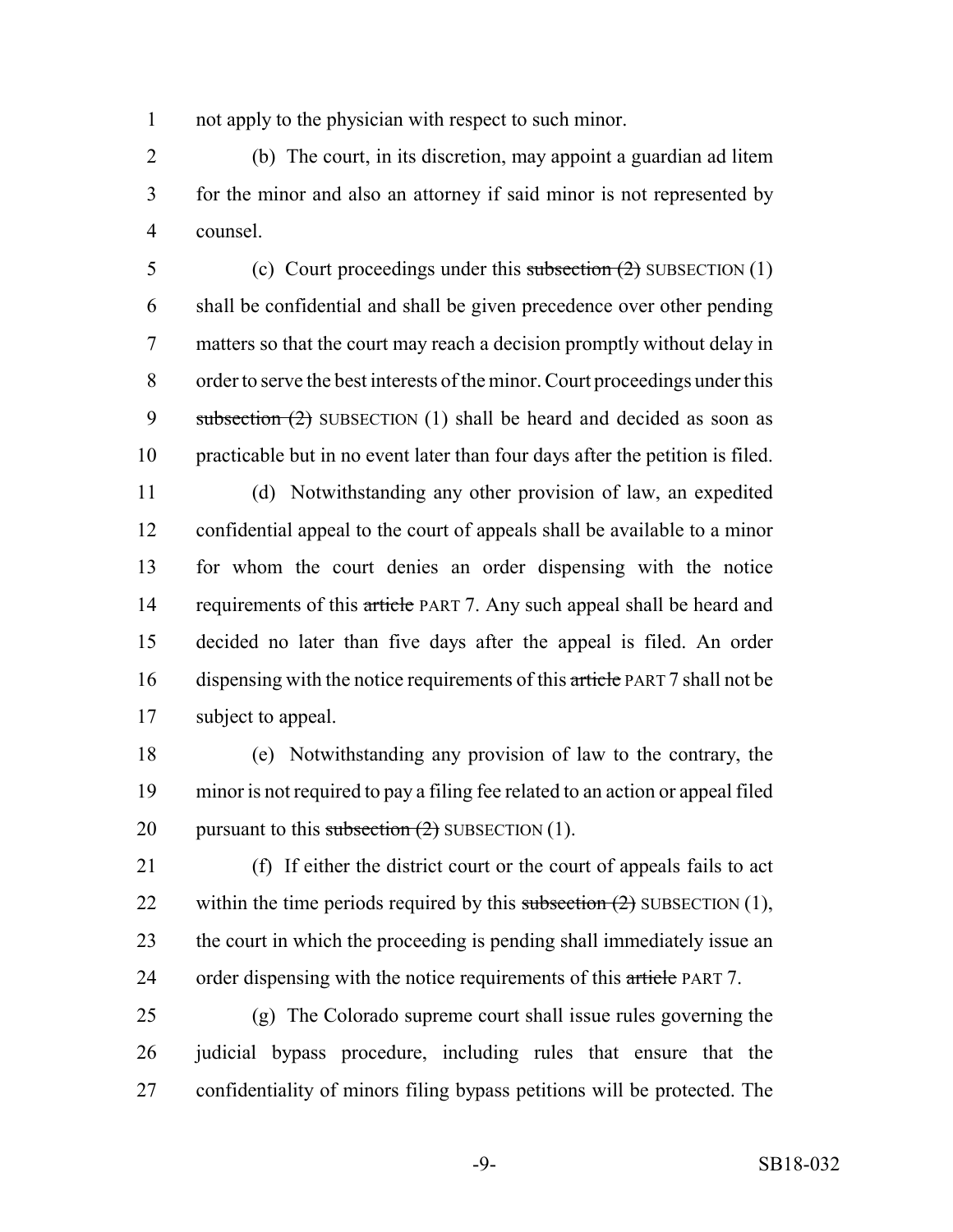Colorado supreme court shall also promulgate a form petition that may be used to initiate a bypass proceeding. The Colorado supreme court shall promulgate the rules and form governing the judicial bypass procedure by August 1, 2003. Physicians shall not be required to comply with this 5 article PART 7 until forty-five days after the Colorado supreme court publishes final rules and a final form.

 **13-22-708. [Formerly 12-37.5-108] Limitations.** (1) This article PART 7 shall in no way be construed so as to:

(a) Require any minor to submit to an abortion; or

 (b) Prevent any minor from withdrawing her consent previously given to have an abortion; or

 (c) Permit anything less than fully informed consent before submitting to an abortion.

 (2) This article PART 7 shall in no way be construed as either ratifying, granting or otherwise establishing an abortion right for minors independently of any other regulation, statute or court decision which may now or hereafter limit or abridge access to abortion by minors.

 **SECTION 2.** In Colorado Revised Statutes, 25-1-1202, **amend** 19  $(1)(p)$  as follows:

 **25-1-1202. Index of statutory sections regarding medical record confidentiality and health information.** (1) Statutory provisions concerning policies, procedures, and references to the release, sharing, and use of medical records and health information include the following: (p) Section 12-37.5-104, C.R.S. SECTION 13-22-704, concerning

reporting requirements by physicians related to abortions for minors;

**SECTION 3. Repeal of provisions being relocated in this act.**

In Colorado Revised Statutes, **repeal** article 37.5 of title 12.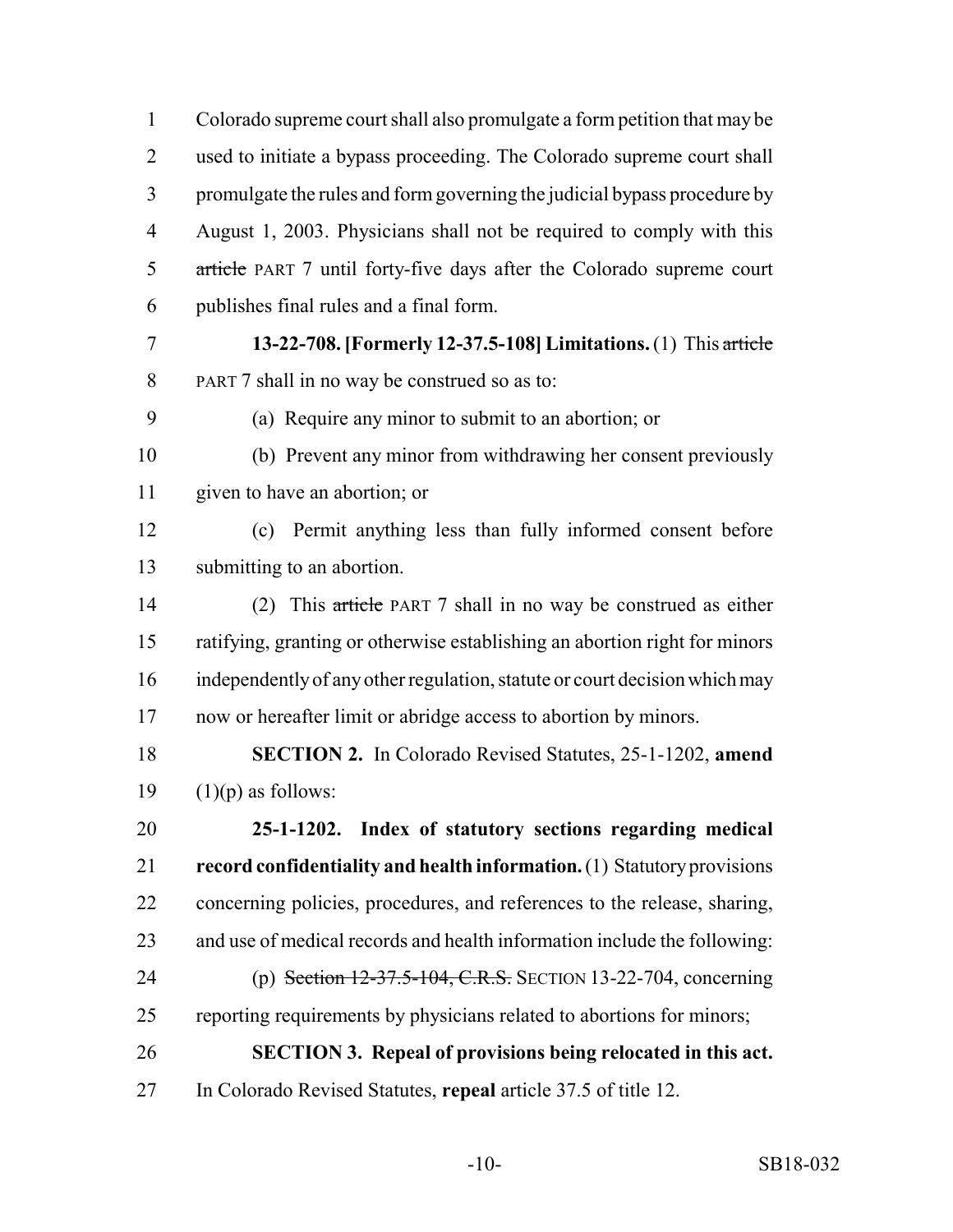| $\mathbf{1}$   | <b>SECTION 4.</b> In Colorado Revised Statutes, add with amended            |
|----------------|-----------------------------------------------------------------------------|
| $\overline{2}$ | and relocated provisions part 4 of article 12 to title 18 as follows:       |
| 3              | PART <sub>4</sub>                                                           |
| $\overline{4}$ | <b>FIREARMS - DEALERS</b>                                                   |
| 5              | 18-12-401. [Formerly 12-26-101] Definitions. As used in this                |
| 6              | article PART 4, unless the context otherwise requires:                      |
| 7              | $(1)(a)$ "Firearms" means a pistol, revolver, or other weapon of any        |
| 8              | description, loaded or unloaded, from which any shot, bullet, or other      |
| 9              | missile can be discharged, the length of the barrel of which, not including |
| 10             | any revolving, detachable, or magazine breech, does not exceed twelve       |
| 11             | inches.                                                                     |
| 12             | (b) "Firearms" does not include firearms, as defined in paragraph           |
| 13             | (a) of this subsection $(1)$ SUBSECTION $(1)(a)$ OF THIS SECTION, for which |
| 14             | ammunition is not sold or which there is reasonable ground for believing    |
| 15             | are not capable of being effectually used.                                  |
| 16             | 18-12-402. [Formerly 12-26-102] Retail dealers - record -                   |
| 17             | inspection. Every individual, firm, or corporation engaged, within this     |
| 18             | state, in the retail sale, rental, or exchange of firearms, pistols, or     |
| 19             | revolvers shall keep a record of each pistol or revolver sold, rented, or   |
| 20             | exchanged at retail. The record shall MUST be made at the time of the       |
| 21             | transaction in a book kept for that purpose and shall MUST include the      |
| 22             | name of the person to whom the pistol or revolver is sold or rented or      |
| 23             | with whom exchanged; his OR HER age, occupation, residence, and, if         |
| 24             | residing in a city, the street and number therein where he OR SHE resides;  |
| 25             | the make, caliber, and finish of said pistol or revolver, together with its |
| 26             | number and serial letter, if any; the date of the sale, rental, or exchange |
| 27             | of said pistol or revolver; and the name of the employee or other person    |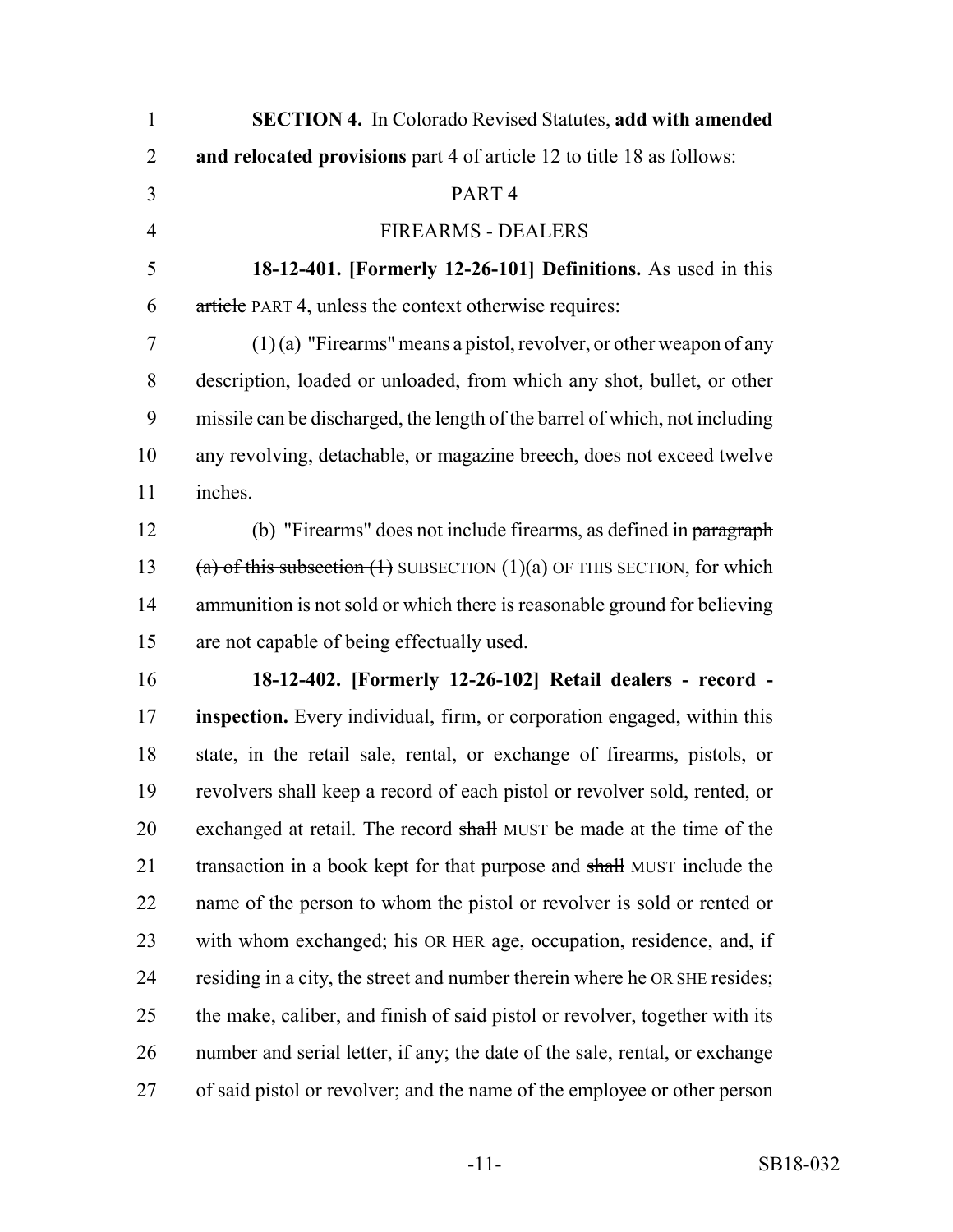making such sale, rental, or exchange. The record book shall be open at 2 all times to the inspection of any duly authorized police officer.

 **18-12-403. [Formerly 12-26-103] Record - failure to make - penalty.** Every individual, firm, or corporation who fails to keep the 5 record provided for in section  $12-26-102$  SECTION 18-12-402 or who refuses to exhibit such record when requested by a police officer and any purchaser, lessee, or exchanger of a pistol or revolver who, in connection with the making of such record, gives false information is guilty of a misdemeanor and, upon conviction thereof, shall be punished by a fine of not less than twenty-five dollars nor more than one hundred dollars, or by imprisonment in the county jail for not more than one year, or by both such fine and imprisonment.

#### **18-12-404. [Formerly 12-26-104] Jurisdiction - county courts.**

 County courts, within their respective counties, have jurisdiction to hear 15 and determine all cases arising under the provisions of this article PART 16 4, and appeal from judgment shall be IS to the district courts in the respective counties in the same manner as is now provided by law for appeals from judgments of the county courts in the cases of misdemeanors.

 **SECTION 5.** In Colorado Revised Statutes, **add with amended and relocated provisions** part 5 of article 12 to title 18 as follows:

## PART 5

BACKGROUND CHECKS - GUN SHOWS

# **18-12-501. [Formerly 12-26.1-101] Background checks at gun**

- **shows penalty.** (1) Before a gun show vendor transfers or attempts to transfer a firearm at a gun show, he or she shall:
- (a) Require that a background check, in accordance with section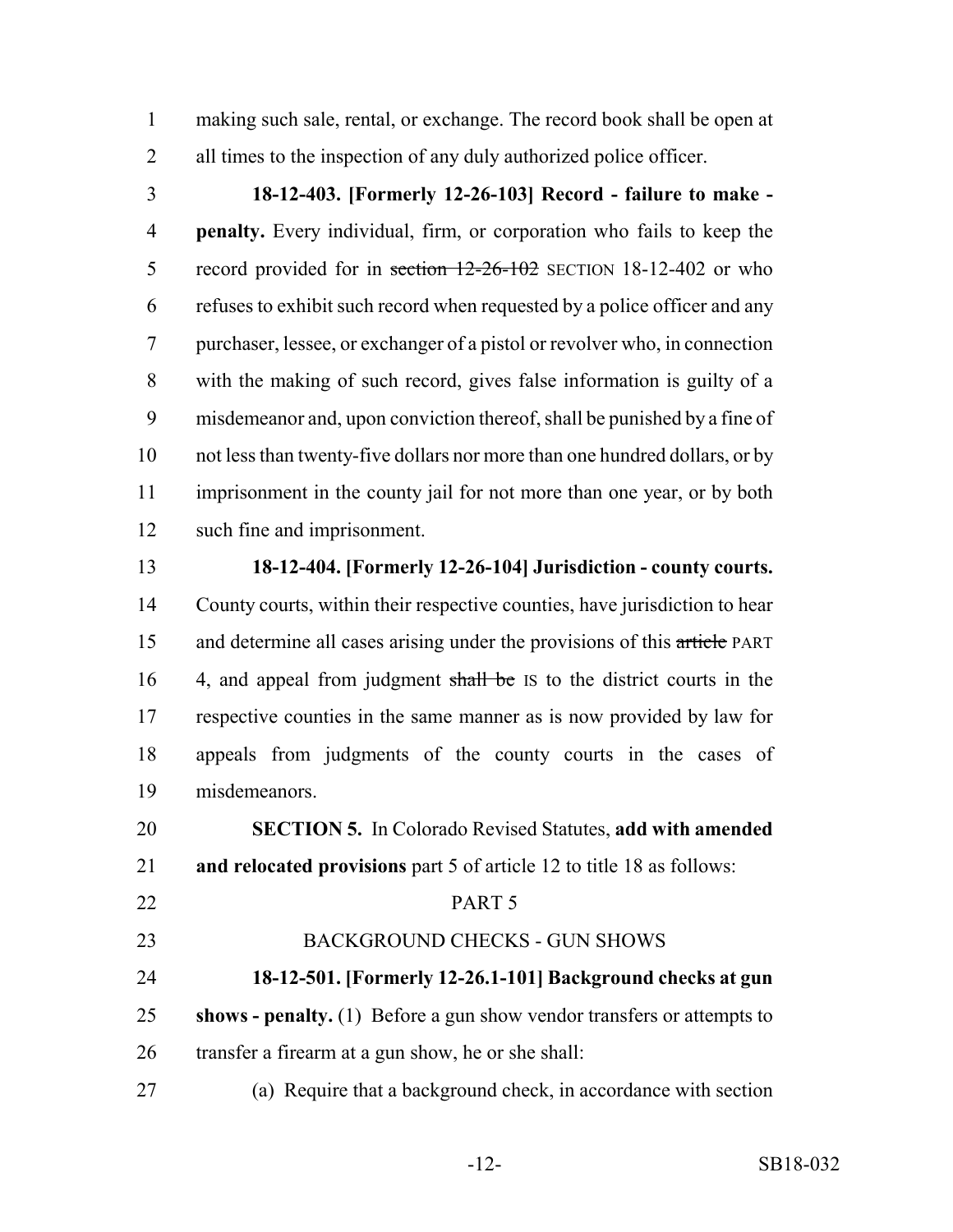- 24-33.5-424, C.R.S., be conducted of the prospective transferee; and
- (b) Obtain approval of a transfer from the Colorado bureau of investigation after a background check has been requested by a licensed 4 gun dealer, in accordance with section 24-33.5-424. C.R.S.
	-

 (2) A gun show promoter shall arrange for the services of one or more licensed gun dealers on the premises of the gun show to obtain the 7 background checks required by this article PART 5.

 (3) If any part of a firearm transaction takes place at a gun show, no firearm shall be transferred unless a background check has been obtained by a licensed gun dealer.

 (4) Any person violating the provisions of this section commits a class 1 misdemeanor and shall be punished as provided in section 13 18-1.3-501. C.R.S.

 **18-12-502. [Formerly 12-26.1-102] Records - penalty.** (1) A licensed gun dealer who obtains a background check on a prospective 16 transferee shall record the transfer, as provided in section 12-26-102, 17 C.R.S. SECTION 18-12-402, and retain the records, as provided in section 18 12-26-103, C.R.S. SECTION 18-12-403, in the same manner as when conducting a sale, rental, or exchange at retail.

 (2) Any individual who gives false information in connection with the making of such records commits a class 1 misdemeanor and shall be 22 punished as provided in section 18-1.3-501. C.R.S.

## **18-12-503. [Formerly 12-26.1-103] Fees imposed by licensed gun dealers.** For each background check conducted at a gun show, a

- licensed gun dealer may charge a fee not to exceed ten dollars.
- **18-12-504. [Formerly 12-26.1-104] Posted notice penalty.** (1) A gun show promoter shall post prominently a notice, in a form to be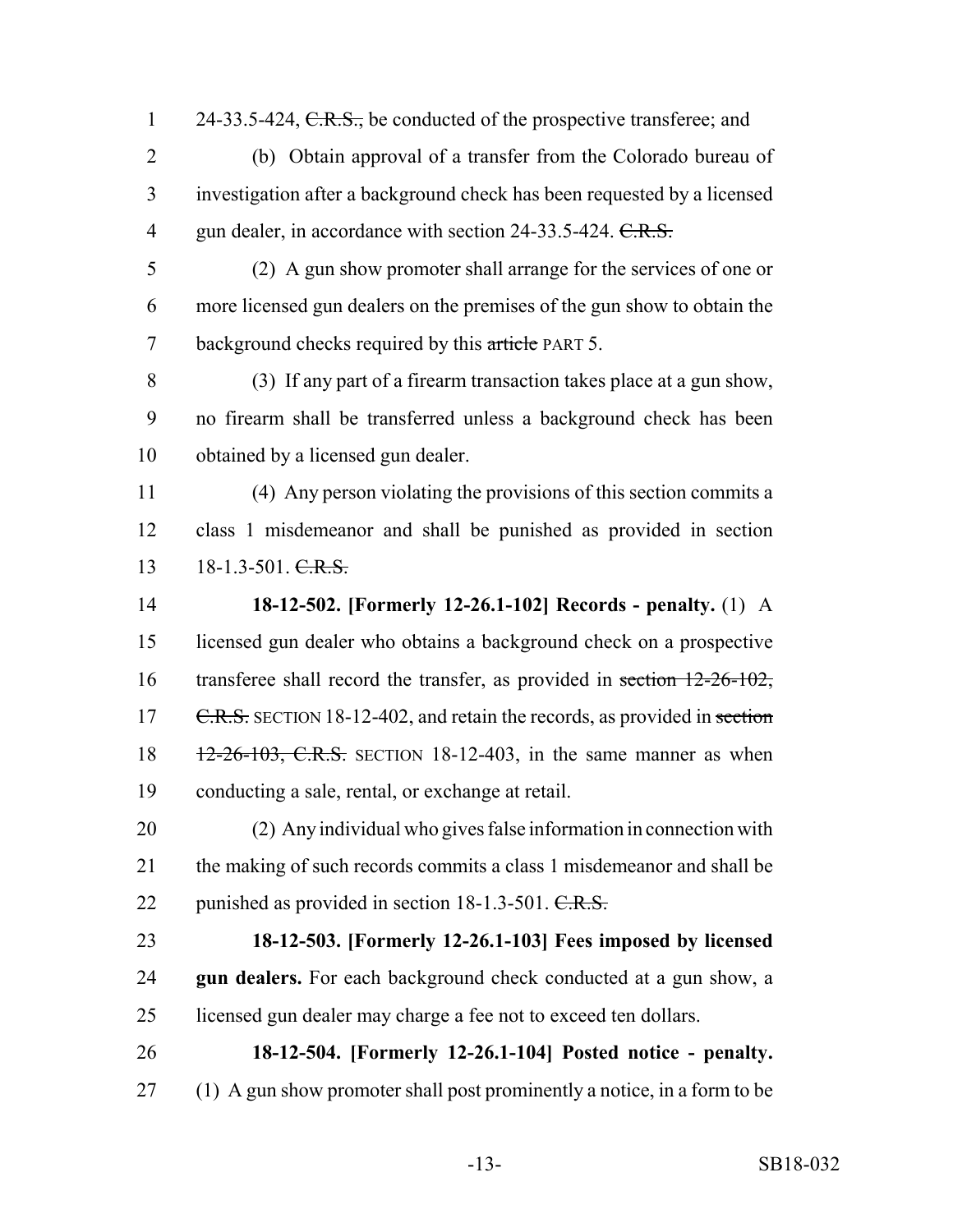prescribed by the executive director of the department of public safety or his or her designee, setting forth the requirement for a background check 3 as provided in this article PART 5.

 (2) Any person violating the provisions of this section commits a class 1 misdemeanor and shall be punished as provided in section  $6 \qquad 18-1.3-501. \text{ C.R.S.}$ 

 **18-12-505. [Formerly 12-26.1-105] Exemption.** The provisions of this article PART 5 shall not apply to the transfer of an antique firearm, as defined in 18 U.S.C. sec. 921(a)(16), as amended, or a curio or relic, as defined in 27 CFR sec. 178.11, as amended.

 **18-12-506. [Formerly 12-26.1-106] Definitions.** As used in this 12 article PART 5, unless the context otherwise requires:

 (1) "Collection" means a trade, barter, or in-kind exchange for one or more firearms.

 (2) "Firearm" means any handgun, automatic, revolver, pistol, rifle, shotgun, or other instrument or device capable or intended to be capable of discharging bullets, cartridges, or other explosive charges.

 (3) "Gun show" means the entire premises provided for an event or function, including but not limited to parking areas for the event or function, that is sponsored to facilitate, in whole or in part, the purchase, sale, offer for sale, or collection of firearms at which:

- (a) Twenty-five or more firearms are offered or exhibited for sale, transfer, or exchange; or
- (b) Not less than three gun show vendors exhibit, sell, offer for sale, transfer, or exchange firearms.

 (4) "Gun show promoter" means a person who organizes or operates a gun show.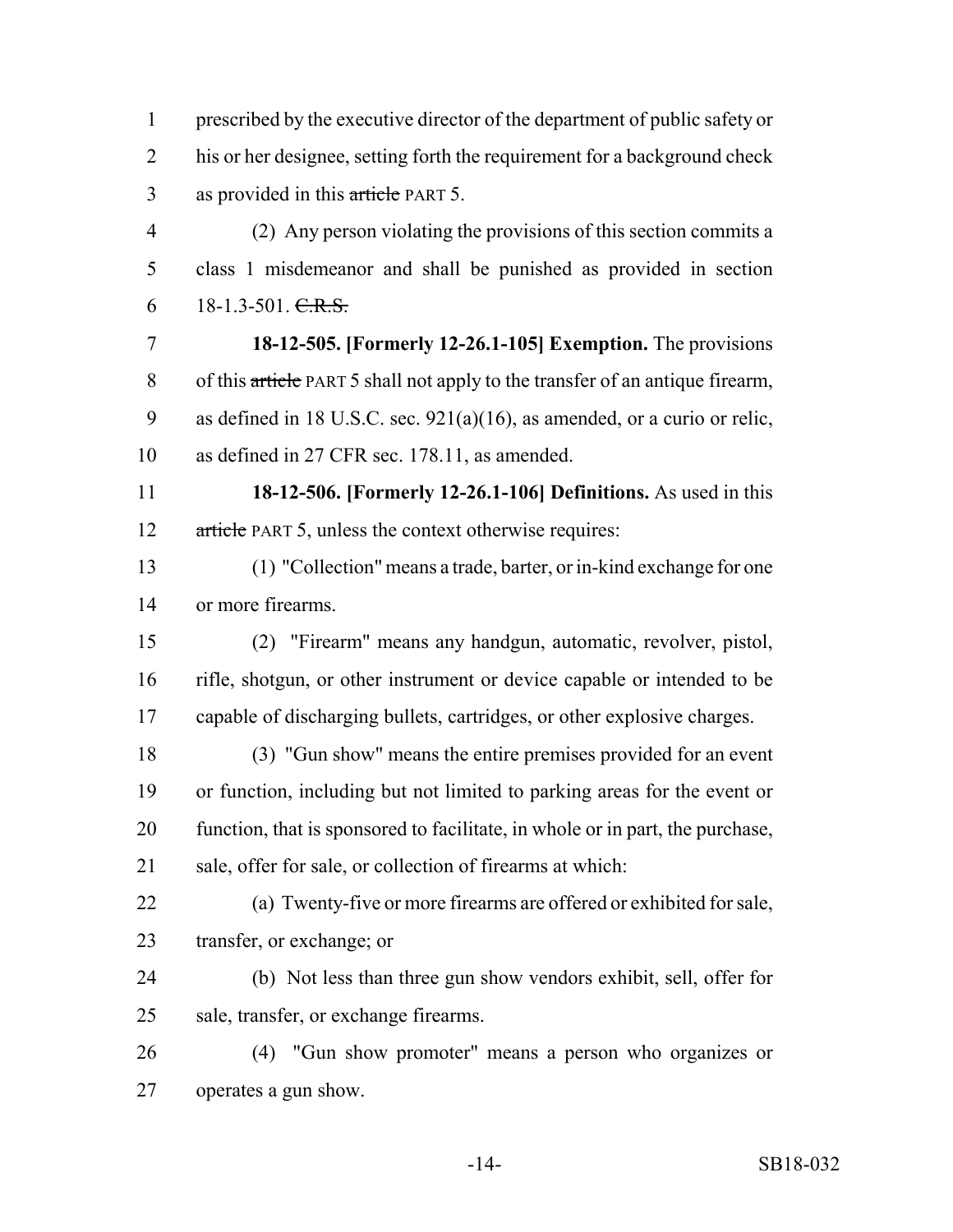(5) "Gun show vendor" means any person who exhibits, sells, offers for sale, transfers, or exchanges, any firearm at a gun show, regardless of whether the person arranges with a gun show promoter for a fixed location from which to exhibit, sell, offer for sale, transfer, or exchange any firearm.

 (6) "Licensed gun dealer" means any person who is a licensed importer, licensed manufacturer, or dealer licensed pursuant to 18 U.S.C. sec. 923, as amended, as a federally licensed firearms dealer.

 **18-12-507. [Formerly 12-26.1-107] Appropriation.** The general 10 assembly shall appropriate funds necessary to implement this article PART 5.

 **18-12-508. [Formerly 12-26.1-108] Effective date.** This article PART 5 shall take effect March 31, 2001.

 **SECTION 6.** In Colorado Revised Statutes, 18-12-112, **amend** 15 (1)(a) introductory portion and  $(2)(b)$  as follows:

 **18-12-112. Private firearms transfers - background check required - penalty - definitions.** (1) (a) On and after July 1, 2013, except as described in subsection (6) of this section, before any person who is not a licensed gun dealer, as defined in section 12-26.1-106 (6), C.R.S. SECTION 18-12-506 (6), transfers or attempts to transfer possession of a firearm to a transferee, he or she shall:

 (2) (b) A licensed gun dealer who obtains a background check on 23 a prospective transferee shall record the transfer, as provided in section  $12-26-102$ , C.R.S. SECTION 18-12-402, and retain the records, as provided 25 in section 12-26-103, C.R.S. SECTION 18-12-403, in the same manner as when conducting a sale, rental, or exchange at retail. The licensed gun dealer shall comply with all state and federal laws, including 18 U.S.C.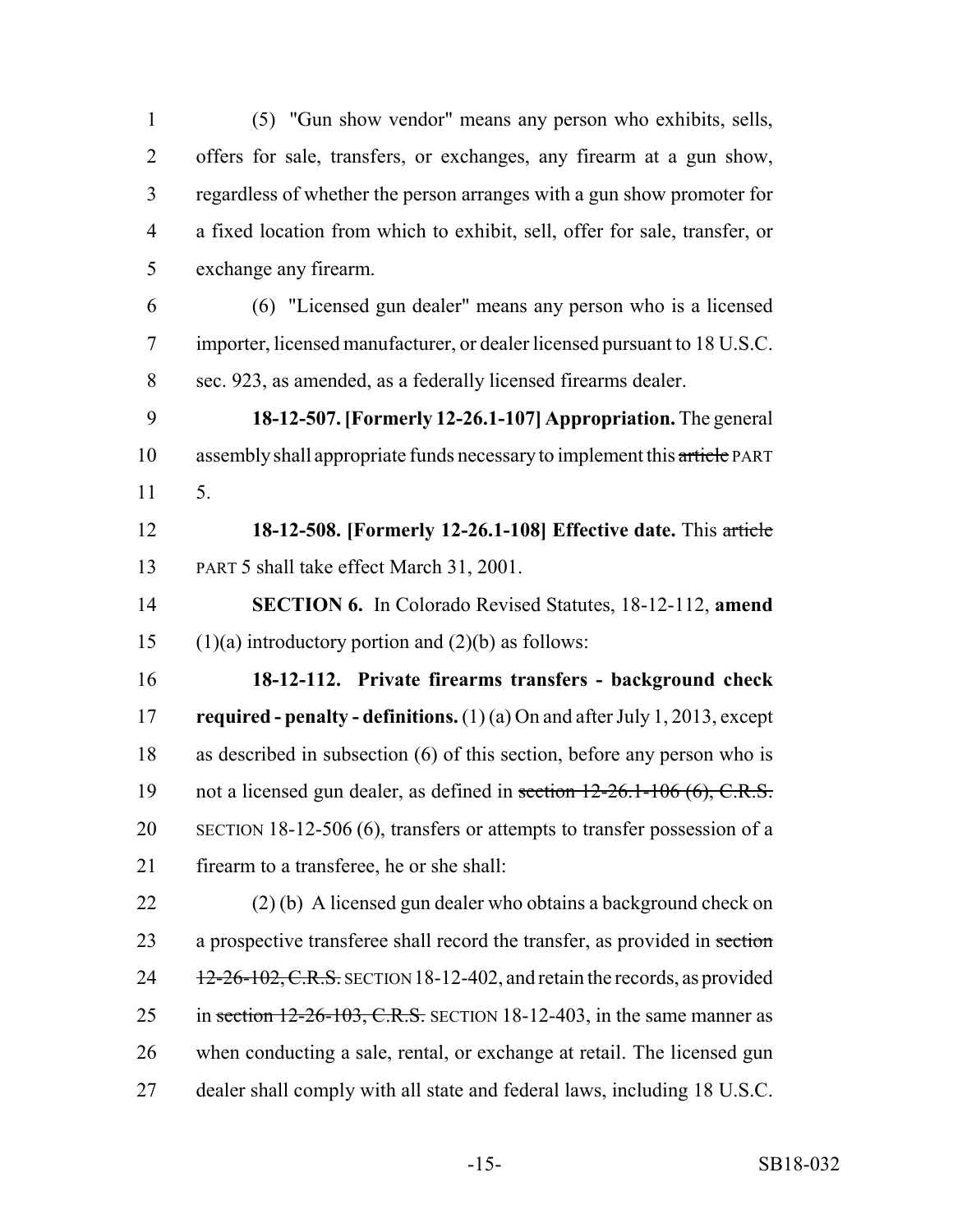| sec. 922, as if he or she were transferring the firearm from his or her |
|-------------------------------------------------------------------------|
| 2 inventory to the prospective transferee.                              |

 **SECTION 7.** In Colorado Revised Statutes, 18-12-302, **amend** (3)(a) introductory portion as follows:

 **18-12-302. Large-capacity magazines prohibited - penalties - exceptions.** (3) The offense described in subsection (1) of this section shall not apply to:

 (a) An entity, or any employee thereof engaged in his or her employment duties, that manufactures large-capacity magazines within Colorado exclusively for transfer to, or any licensed gun dealer, as 11 defined in section 12-26.1-106 (6), C.R.S. SECTION 18-12-506 (6), or any employee thereof engaged in his or her official employment duties, that sells large-capacity magazines exclusively to:

 **SECTION 8. Repeal of provisions being relocated in this act.** In Colorado Revised Statutes, **repeal** articles 26 and 26.1 of title 12.

 **SECTION 9.** In Colorado Revised Statutes, **add with amended and relocated provisions** article 27 to title 13 as follows:

## **ARTICLE 27**

**Uniform Unsworn Declarations Act**

 **13-27-101. [Formerly 12-55-301] Short title.** The short title of 21 this part 3 ARTICLE 27 is the "Uniform Unsworn Declarations Act".

 **13-27-102. [Formerly 12-55-302] Definitions.** In this part 3 23 ARTICLE 27:

 (1) "Boundaries of the United States" means the geographic boundaries of the United States, Puerto Rico, the United States Virgin Islands, and any territory or insular possession subject to the jurisdiction of the United States.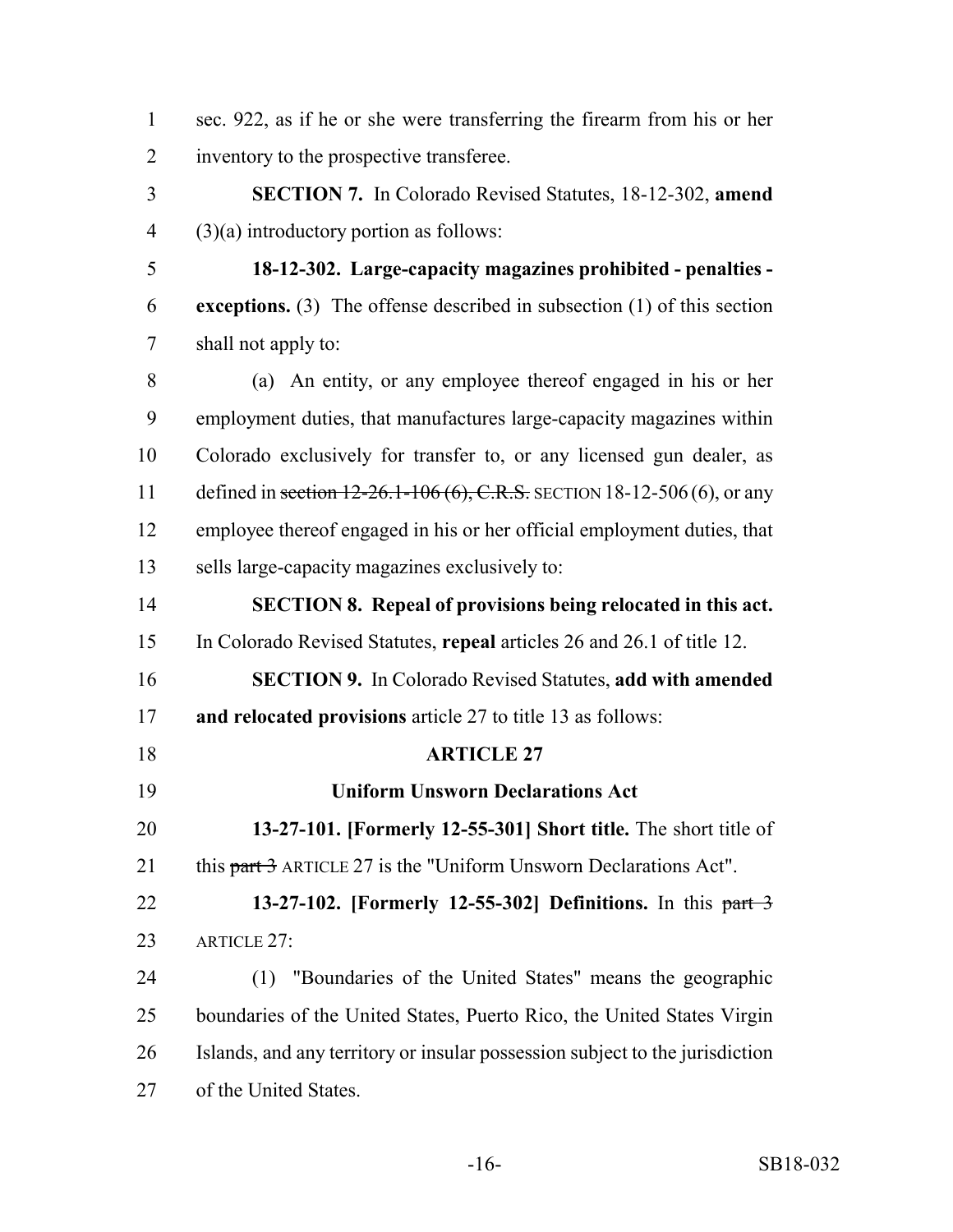(2) "Law" includes the federal or a state constitution, a federal or state statute, a judicial decision or order, a rule of court, an executive order, and an administrative rule, regulation, or order.

- (3) "Record" means information that is inscribed on a tangible medium or that is stored in an electronic or other medium and is retrievable in perceivable form.
- (4) "Sign" means, with present intent to authenticate or adopt a record:
- 

(a) To execute or adopt a tangible symbol; or

- (b) To attach to or logically associate with the record an electronic symbol, sound, or process.
- (5) "State" means a state of the United States, the District of Columbia, Puerto Rico, the United States Virgin Islands, or any territory or insular possession subject to the jurisdiction of the United States.
- (6) "Sworn declaration" means a declaration in a signed record given under oath. The term includes a sworn statement, verification, certificate, and affidavit.
- (7) "Unsworn declaration" means a declaration in a signed record that is not given under oath, but is given under penalty of perjury.
- **13-27-103. [Formerly 12-55-303] Applicability.** This part 3 ARTICLE 27 applies to an unsworn declaration by a declarant who at the time of making the declaration is physically located within or outside the boundaries of the United States whether or not the location is subject to the jurisdiction of the United States.
- **13-27-104. [Formerly 12-55-304] Validity of unsworn declaration.** (a) (1) Except as otherwise provided in subsection (b) SUBSECTION (2) of this section, if a law of this state requires or permits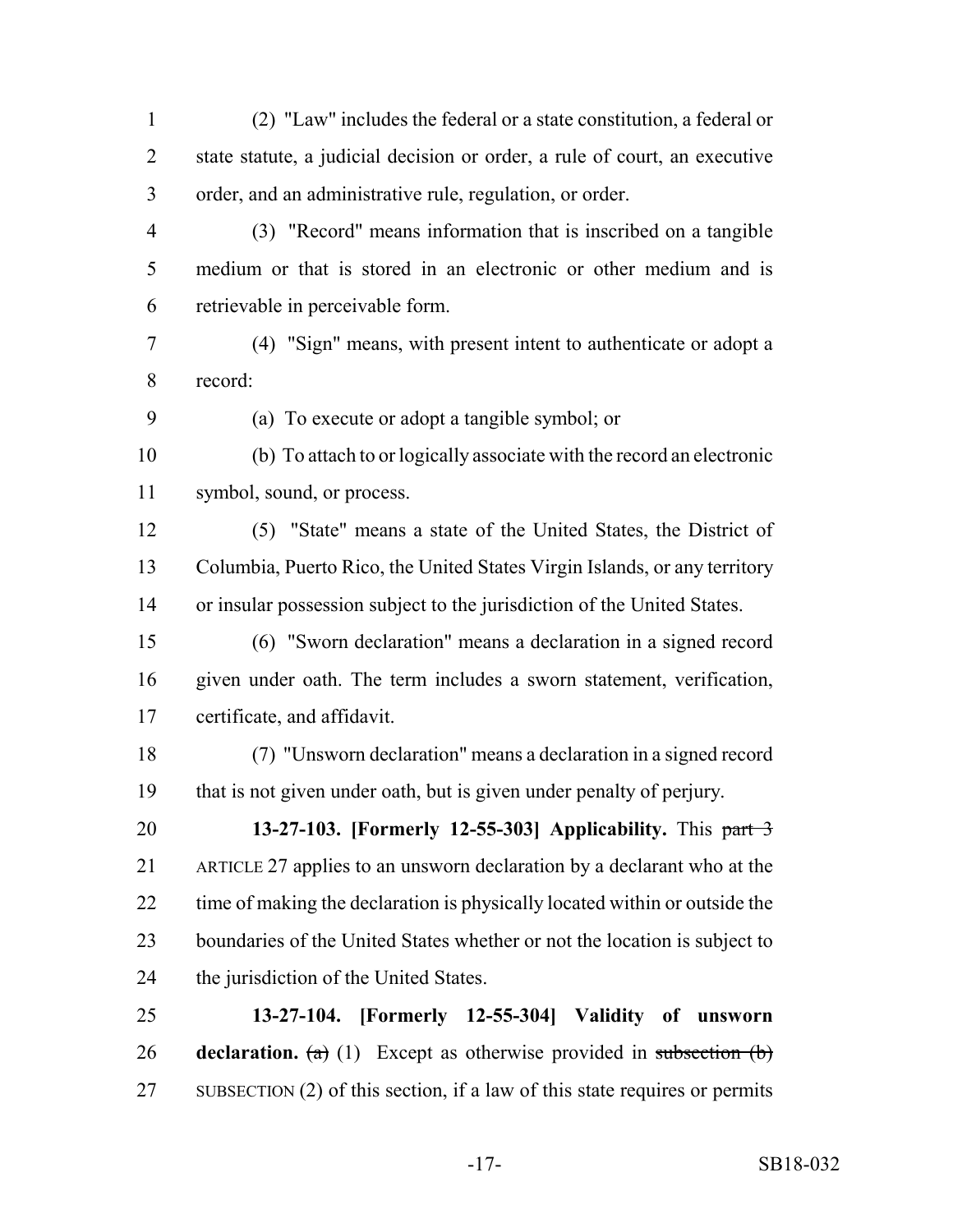| $\mathbf{1}$   | use of a sworn declaration in a court proceeding, an unsworn declaration                |
|----------------|-----------------------------------------------------------------------------------------|
| $\overline{2}$ | meeting the requirements of this part 3 ARTICLE 27 has the same effect as               |
| 3              | a sworn declaration.                                                                    |
| $\overline{4}$ | $\left(\frac{b}{c}\right)$ (2) This part 3 ARTICLE 27 does not apply to:                |
| 5              | $(1)$ (a) A deposition;                                                                 |
| 6              | $(2)$ (b) An oath of office;                                                            |
| 7              | $\left(\frac{1}{2}\right)$ (c) An oath required to be given before a specified official |
| 8              | other than a notary public;                                                             |
| 9              | $(4)$ (d) A declaration to be recorded pursuant to article 35 of title                  |
| 10             | 38 $C.R.S.,$ for the purposes of conveying and recording title to real                  |
| 11             | property or a declaration required to be recorded for purposes of                       |
| 12             | registering title to real property pursuant to article 36 of title 38; C.R.S.;          |
| 13             | or                                                                                      |
| 14             | $(5)$ (e) An oath required by section 15-11-504 <del>C.R.S.,</del> for a                |
| 15             | self-proved will.                                                                       |
| 16             | 13-27-105. [Formerly 12-55-305] Required medium. If a law of                            |
| 17             | this state requires that a sworn declaration be presented in a particular               |
| 18             | medium, an unsworn declaration must be presented in that medium.                        |
| 19             | 13-27-106. [Formerly 12-55-306] Form of unsworn declaration.                            |
| 20             | An unsworn declaration under this $part-3$ ARTICLE 27 must be in                        |
| 21             | substantially the following form:                                                       |
| 22             | I declare under penalty of perjury under the law of                                     |
| 23             | Colorado that the foregoing is true and correct.                                        |
| 24             | Executed on the $\_\_\_\_\_\$ day of $\_\_\_\_\_\_\_\_\_\_\_\_\_$                       |
| 25             | (date) (month) (year)                                                                   |
| 26             |                                                                                         |
| 27             | (city or other location, and state<br>country)<br><sub>or</sub>                         |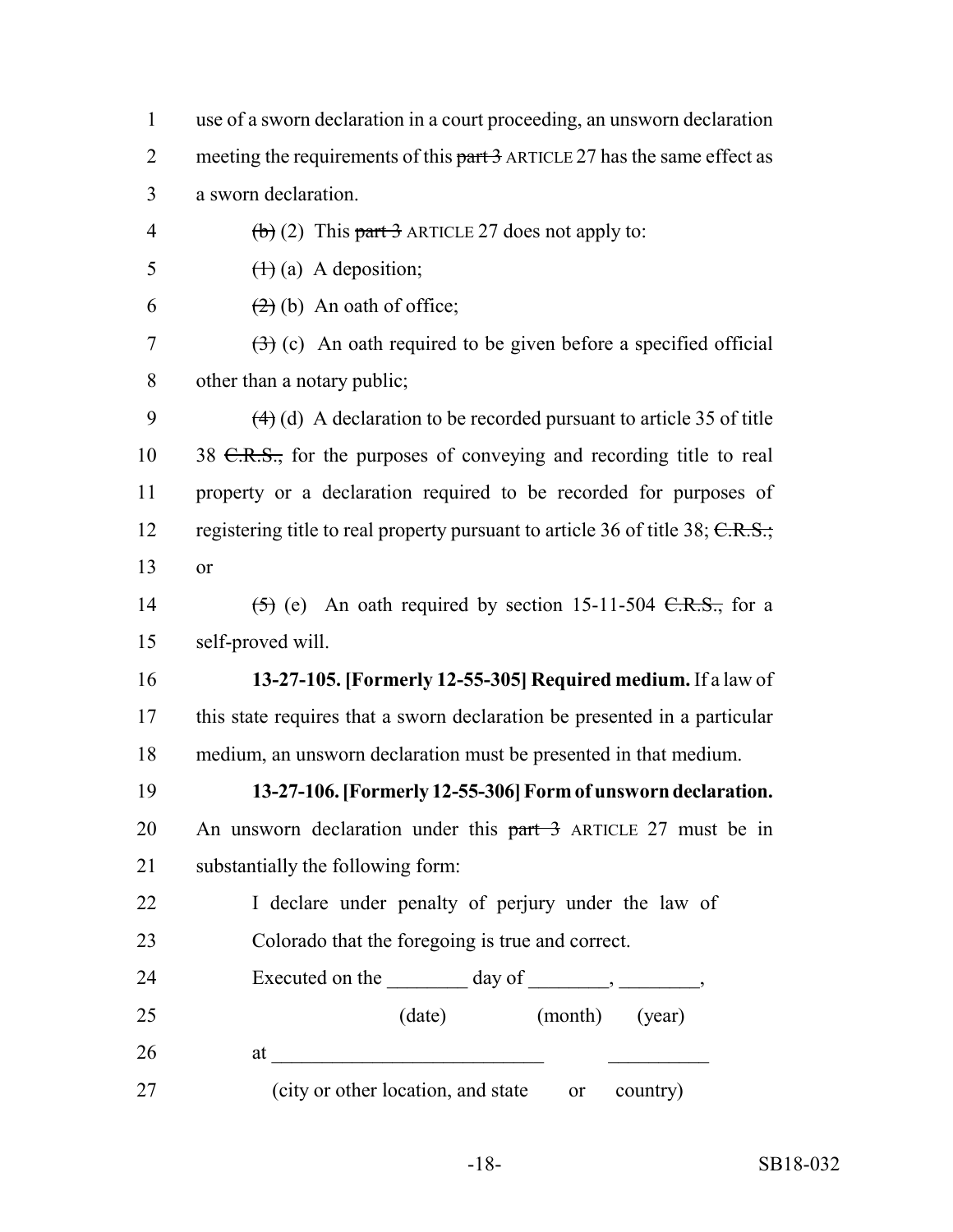| $\mathbf{1}$   |                                                                                |
|----------------|--------------------------------------------------------------------------------|
| $\overline{2}$ | (printed name)                                                                 |
| 3              |                                                                                |
| $\overline{4}$ | (signature)                                                                    |
| 5              | 13-27-107. [Formerly 12-55-307] Uniformity of application and                  |
| 6              | construction. In applying and construing this uniform act, consideration       |
| 7              | must be given to the need to promote uniformity of the law with respect        |
| 8              | to its subject matter among states that enact it.                              |
| 9              | 13-27-108. [Formerly 12-55-308] Relation to "Electronic                        |
| 10             | Signatures in Global and National Commerce Act". This part 3                   |
| 11             | ARTICLE 27 modifies, limits, and supersedes the federal "Electronic            |
| 12             | Signatures in Global and National Commerce Act", 15 U.S.C. sec. 7001,          |
| 13             | et seq., but does not modify, limit, or supersede section 101 (c) of that act, |
| 14             | 15 U.S.C. sec. 7001 (c), or authorize electronic delivery of any of the        |
| 15             | notices described in section 103 (b) of that act, 15 U.S.C. sec. 7003 (b).     |
| 16             | <b>SECTION 10.</b> In Colorado Revised Statutes, 18-8-501, amend               |
| 17             | $(2)(a)(IV)$ as follows:                                                       |
| 18             | 18-8-501. Definitions. The definitions in sections 18-8-101 and                |
| 19             | 18-8-301 are applicable to this part 5, and, in addition to those              |
| 20             | definitions:                                                                   |
| 21             | (2) (a) "Oath" includes an affirmation and every other mode                    |
| 22             | authorized by law of attesting to the truth of that which is stated. For the   |
| 23             | purposes of this section, written statements shall also be treated as if       |
| 24             | made under oath if:                                                            |
| 25             | The statement meets the requirements for an unsworn<br>(IV)                    |
| 26             | declaration under the "Uniform Unsworn Declarations Act", part 3 of            |
| 27             | article 55 of title 12 ARTICLE 27 OF TITLE 13.                                 |
|                |                                                                                |